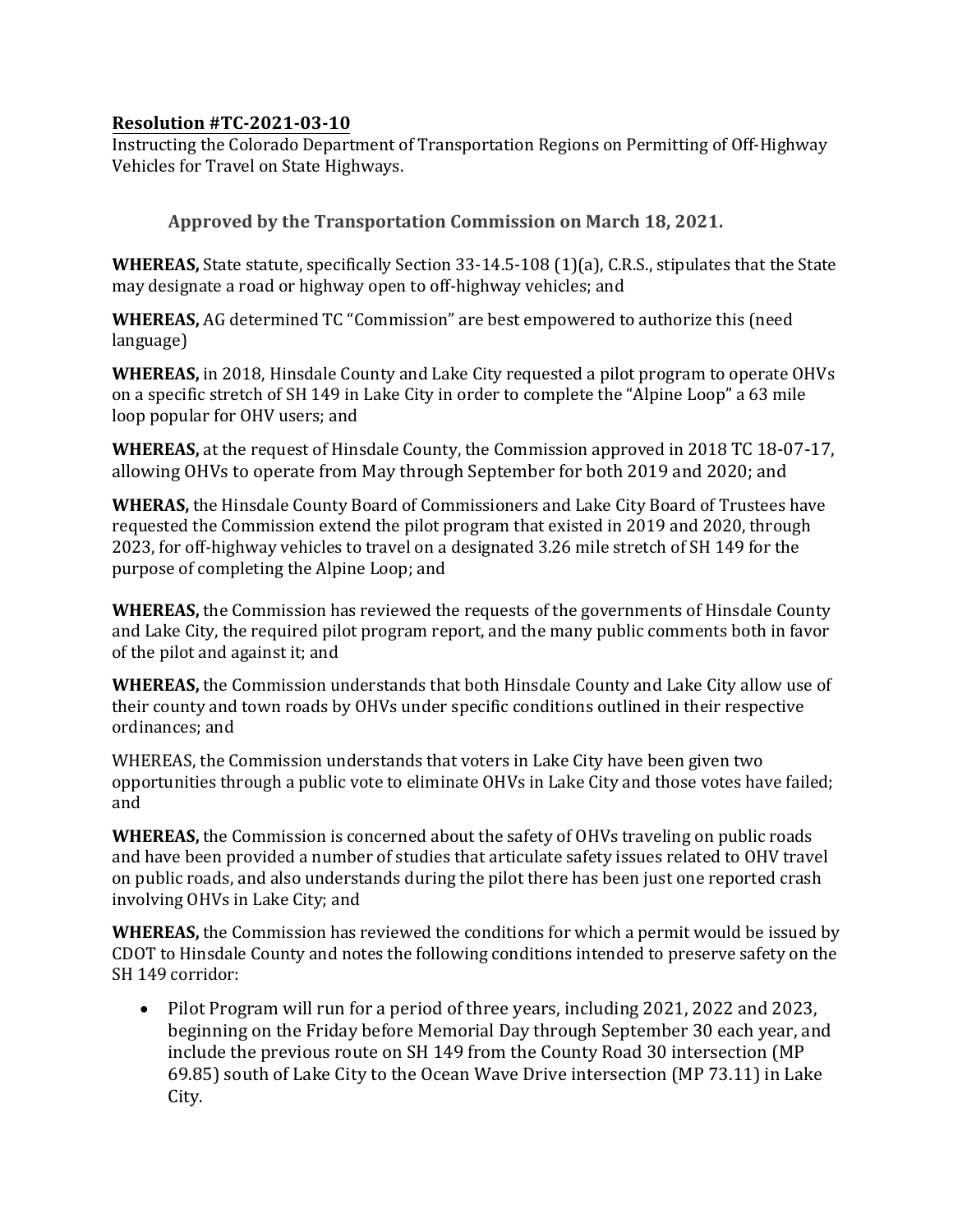- Revised and increased signage will indicate the beginning and end of the route, speed limit, and dates when the program is in effect in accordance to a sign plan approved by CDOT. Ownership and maintenance of the signs and posts shall be the responsibility of the permittee and applicant. If at any time CDOT believes the program shall be terminated, the signs shall be removed and the permit will be revoked. To inform that potential decision, any accidents involving OHVs will be reported to CDOT within 2 weeks of the incident. Upon review by the Region, any accident involving an injury will be reported to the Commission.
- If any portion of the Alpine Loop trail connection (within the City, County or Forest Service jurisdiction) is restricted to OHV access, this permit and pilot program will be terminated to not allow the OHV use on Hwy 149. This will require immediate removal of all signs and posts installed during this program.
- Permittee will work with CDOT to lower the speed limit for the portion of SH 149 included in the pilot project to 30 mph for all vehicles during the seasonal period of the program. Permittee will be required to maintain signs and traffic control representing this change during the season OHV's are allowed on SH 149.
- OHVs traveling along State Highway will be required to follow Colorado traffic laws, Hinsdale County Ordinance No. 1, Series 2018, regulating the use of OHVs on public roads, and Town of Lake City's 2017 Ordinance, which includes similar safety provisions.
- Hinsdale County Sheriff Department will hire additional two seasonal law enforcement officers with a focus at enforcing Town/County Ordinances regarding OHV's.
- Hinsdale County will amend Ordinance 1, Series 2018, regulating the use of OHVs to increase penalties and fines for OHV infractions.
- Education efforts to inform OHV riders of rules and safety will include:
	- o Volunteer-manned information stops in locations near either end of the portion of SH 149 included in the Pilot Program. Maps of the Pilot Program route will be made available at locations throughout Lake City.
	- o Informational brochures on OHV operation and the Pilot Program will be available at locations throughout Lake City. Information on OHV operation and Pilot Program will be available on the Hinsdale County website and social media.
- In order to evaluate the safety of the Pilot Program, Permittee will:
	- o Provide CDOT a report on the pilot program at the end of each OHV season. This report will be due by Dec 2021, Dec 2022 and Dec 2023. CDOT will then pass the report along to the Transportation Commission for review. This report will include specific data from law enforcement, CSP and CPW on numbers of accidents involving OHVs on the highway, warnings issued to OHV drivers, tickets issued to OHV drivers.
	- o OHV counts on the portion of the highway included in the Pilot Program will take place eight times (twice per month) during the four-month duration of each year's program. This information will be included in the end-of-theseason report to CDOT.